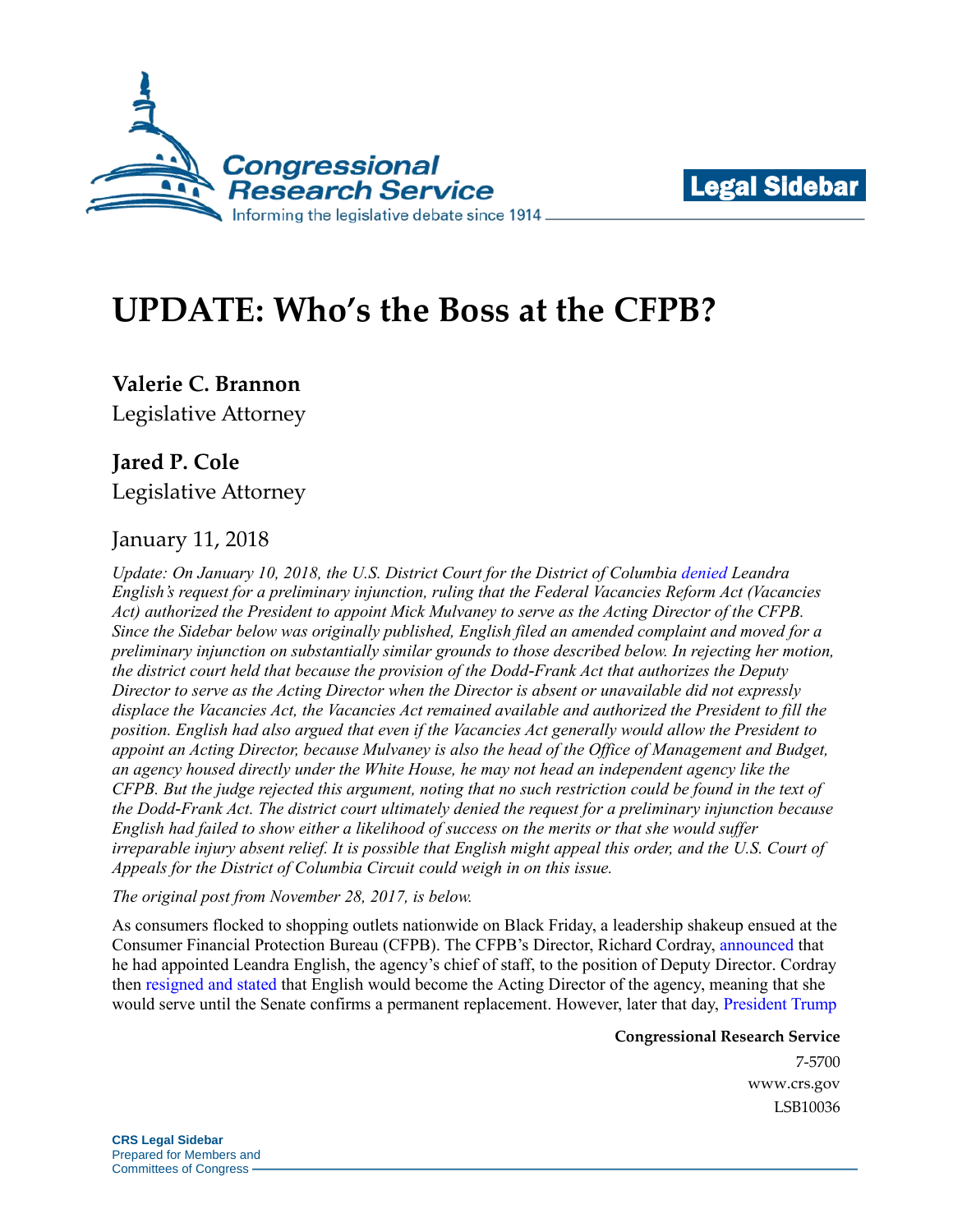[announced](https://www.whitehouse.gov/the-press-office/2017/11/24/statement-president-donald-j-trumps-designation-omb-director-mick) that he was designating Mick Mulvaney, the Director of the Office of Management and Budget, to serve as Acting Director of the CFPB. On Sunday, November 26, English [brought suit in](https://www.scribd.com/document/365590367/CFPB-Deputy-Lawsuit)  [federal court](https://www.scribd.com/document/365590367/CFPB-Deputy-Lawsuit) seeking a declaration that she is the Acting Director of the CFPB, along with a temporary restraining order barring Mulvaney from acting in the position and President Trump from appointing any individual to the position. As of the date of this Sidebar, both English and Mulvaney have [reportedly](https://www.reuters.com/article/us-usa-trump-cfpb-memo/directors-duel-over-control-of-u-s-consumer-protection-agency-idUSKBN1DR1UD)  [claimed](https://www.reuters.com/article/us-usa-trump-cfpb-memo/directors-duel-over-control-of-u-s-consumer-protection-agency-idUSKBN1DR1UD) to be Acting Director in communications to CFPB staff. Ruling from the bench on November 28, the federal judge presiding over English's suit [denied](https://www.usatoday.com/story/news/politics/2017/11/28/judge-rules-mick-mulvaney-remain-interim-headin-leadership-fight-consumer-financial-protection-burea/902173001/) [English's motion for a temporary restraining order](https://www.consumerfinancemonitor.com/wp-content/uploads/sites/14/2017/11/TRO-Memo.pdf) that would have prohibited Mulvaney from holding the position. However, this order does not resolve the underlying merits of the dispute, and future legal proceedings may be possible.

Both then-Director Cordray and President Trump have asserted statutory authority to name an Acting Director. English, as the Deputy Director, [argues](https://www.scribd.com/book/365590367/CFPB-Deputy-Lawsuit) that she is now the lawful Acting Director because the statute establishing the CFPB [provides that](https://www.law.cornell.edu/uscode/text/12/5491#b_5) the Deputy Director "shall . . . serve as acting Director in the absence or unavailability of the Director." By contrast, [the White House](https://www.politico.com/story/2017/11/25/white-house-cfpb-mulvaney-english-trump-190527) [claims](https://assets.documentcloud.org/documents/4311164/document-21392739.pdf) that the [Federal Vacancies](https://fas.org/sgp/crs/misc/R44997.pdf)  [Reform Act](https://fas.org/sgp/crs/misc/R44997.pdf) (Vacancies Act) authorizes the President to fill the position. [Legal](https://balkin.blogspot.com/2017/11/understanding-legal-dispute-at-center.html) [observers](http://yalejreg.com/nc/more-thoughts-on-the-cfpb-puzzle-president-trump-can-select-someone-to-run-the-cfpb-only-if-the-senate-has-an-opportunity-to-confirm-by-nina-a-mendelson/) [have](https://medium.com/whatever-source-derived/for-better-or-worse-and-probably-for-worse-mick-mulvaney-is-indeed-the-acting-director-of-the-aa2c71505d35) [disagreed](http://www.creditslips.org/creditslips/2017/11/cfpb-directorship-succession-what-legislative-history-tells-us.html) over whether English or Mulvaney has the better claim. Both the Department of Justice's [Office of Legal](https://www.justice.gov/sites/default/files/opinions/attachments/2017/11/25/cfpb_acting_director_olc_op_0.pdf)  [Counsel](https://www.justice.gov/sites/default/files/opinions/attachments/2017/11/25/cfpb_acting_director_olc_op_0.pdf) (OLC) and the CFPB's own [General Counsel](https://assets.documentcloud.org/documents/4310651/McLeod-Memo-CFPB.pdf) (GC) have issued opinions that conclude President Trump enjoys authority under the Vacancies Act to appoint Mulvaney as Acting Director of the CFPB.

#### **The Vacancies Act Usually Governs Vacancies**

The Vacancies Act generally [allows](https://www.law.cornell.edu/uscode/text/5/3345#a) the President to direct an individual who is currently serving in a different advice and consent position to temporarily fill a vacant position that requires Senate confirmation. As a general rule, the Act [provides](https://www.law.cornell.edu/uscode/text/5/3347) the exclusive authority for government employees to temporarily "perform the functions and duties of any office of an Executive agency . . . for which appointment is required to be made by the President, by and with the advice and consent of the Senate . . . ." Thus, only an individual who is serving in compliance with the Vacancies Act is normally authorized to temporarily perform duties that are [expressly assigned to a vacant advice and consent](https://fas.org/sgp/crs/misc/R44997.pdf)  [position.](https://fas.org/sgp/crs/misc/R44997.pdf) Therefore, assuming that the Vacancies Act applies, [it would seem to allow](https://www.law.cornell.edu/uscode/text/5/3345#a_2) the President to direct Mulvaney, as a person already serving in a different advice and consent position, to serve as Acting Director.

However, the Vacancies Act's exclusivity provision contains a key exception that is a major part of the dispute over who may serve as the Acting CFPB Director. The Vacancies Act provides that it is the exclusive means of temporarily filling advice and consent positions *[unless](https://www.law.cornell.edu/uscode/text/5/3347#a_1)* another statutory provision "expressly . . . designates an officer or employee to perform the functions and duties of a specified office temporarily in an acting capacity." The statute creating the CFPB, the [Dodd-Frank Act,](https://www.law.cornell.edu/uscode/text/12/5491#b_5) states that the Deputy Director "shall . . . serve as acting Director in the absence or unavailability of the Director." Consequently, two major legal questions at issue are whether the Dodd-Frank Act's provision providing for the Deputy Director to serve as Acting Director applies to this vacancy, and whether it displaces the Vacancies Act entirely.

#### **Does the Dodd-Frank Act Apply To the Situation?**

One threshold matter is whether the Dodd-Frank Act even authorizes the Deputy Director to serve in the case of a vacancy. The Vacancies Act [applies](https://www.law.cornell.edu/uscode/text/5/3345) when an officer has died, resigned, or "is otherwise unable to perform the functions and duties of the office." By contrast, the Dodd-Frank Act [provides](https://www.law.cornell.edu/uscode/text/12/5491#b_5) that the Deputy Director shall serve when the Director is absent or unavailable. Because these statutes use distinct language when defining the need for an Acting Director, [one might argue](https://assets.documentcloud.org/documents/4310651/McLeod-Memo-CFPB.pdf) that they refer to two distinct circumstances: the Deputy Director serves as Acting Director under the terms of the Dodd-Frank Act when the Director is absent or *temporarily* unavailable, while the Vacancies Act controls when the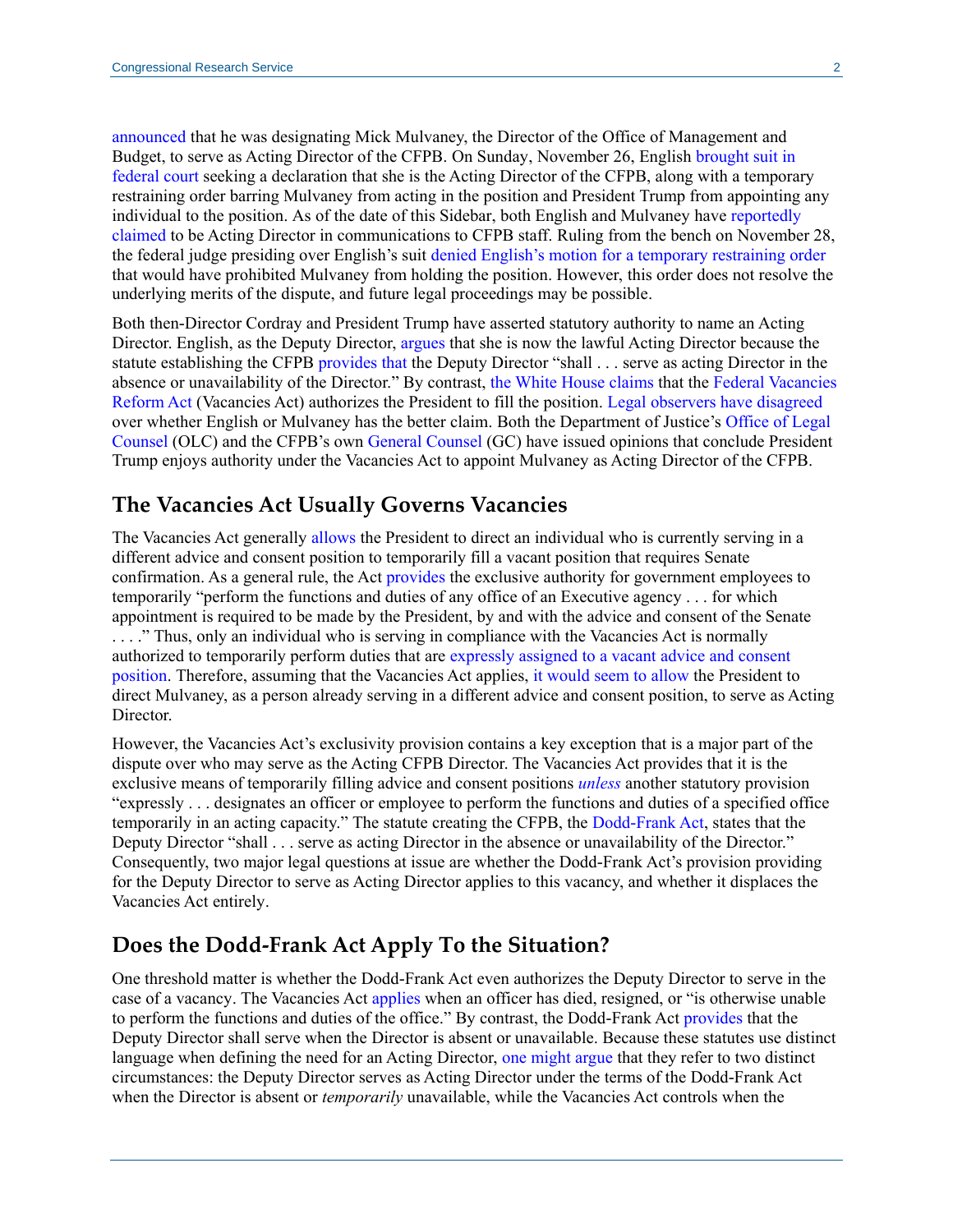Director is *permanently* gone and the office is truly vacant. (The White House and Mulvaney have suggested [they may raise this argument](https://assets.documentcloud.org/documents/4311164/document-21392739.pdf#page=13) in the ongoing litigation, but at this point have not relied on this position.)

Under this reading of the two statutes, Mulvaney would be lawfully serving as acting Director, given that the Vacancies Act governs the vacancy that occurred when Cordray resigned. However, [English argues](https://www.consumerfinancemonitor.com/wp-content/uploads/sites/14/2017/11/TRO-Memo.pdf#page=2) and [the OLC concedes in its opinion](https://www.justice.gov/sites/default/files/opinions/attachments/2017/11/25/cfpb_acting_director_olc_op_0.pdf#page=3) that Cordray's resignation also made him [unavailable,](https://www.law.cornell.edu/uscode/text/12/5491#b_5) likely triggering the provisions of the Dodd-Frank Act. Further, as one legal scholar [has noted,](http://yalejreg.com/nc/more-thoughts-on-the-cfpb-puzzle-president-trump-can-select-someone-to-run-the-cfpb-only-if-the-senate-has-an-opportunity-to-confirm-by-nina-a-mendelson/) many statutes have been construed as authorizing deputies to step in during permanent vacancies without specifically using the term "vacancy." Others, however, have [noted](https://www.natlawreview.com/article/another-argument-why-mick-mulvaney-cfpb-acting-director) that different provisions in the Dodd-Frank Act *do* use the term "vacancy." These observers argue that the "absence or unavailability" language in the Dodd-Frank Act should not be construed to apply to permanent absences of a Director, and consequently, that the Dodd-Frank Act would not apply to the situation resulting from Cordray's resignation.

#### **If Dodd-Frank Applies, Does It Supersede the Vacancies Act?**

Assuming that the Dodd-Frank Act does apply in the case of a vacancy caused by resignation, the next major legal question is whether it *displaces* the Vacancies Act. The [OLC,](https://www.justice.gov/sites/default/files/opinions/attachments/2017/11/25/cfpb_acting_director_olc_op_0.pdf#page=8) along with th[e White House and](https://assets.documentcloud.org/documents/4311164/document-21392739.pdf#page=11)  [Mulvaney,](https://assets.documentcloud.org/documents/4311164/document-21392739.pdf#page=11) claim that both statutes remain viable options for filling the position. The Vacancies Act [provides](https://www.law.cornell.edu/uscode/text/5/3347#a) that it is the "exclusive" method of appointment absent another provision that expressly authorizes a different method of filling a position. Assuming that the Dodd-Frank Act authorizes the Deputy Director to serve when the office of the Acting Director is vacant, the Vacancies Act would be nonexclusive. However, [the OLC argues](https://www.justice.gov/sites/default/files/opinions/attachments/2017/11/25/cfpb_acting_director_olc_op_0.pdf#page=4) that just because the Vacancies Act is not the *exclusive* means for temporarily filling the office of the Director, that does not mean it is not *applicable*. Even if another statutory provision authorizes acting service, the OLC contends, that option does not eliminate the President's discretion under the Vacancies Act.

This reading finds some support in a [decision](http://caselaw.findlaw.com/us-9th-circuit/1728055.html) from the U.S. Court of Appeals for the Ninth Circuit. In that case, the Ninth Circuit held that where both the Vacancies Act and a separate statutory provision expressly provided "a means for filling . . . a vacancy," both applied, and the President was "permitted to elect between these two statutory alternatives to designate" an acting officer. Unlike the Dodd-Frank Act, however, [the separate statute at issue in that case](https://www.law.cornell.edu/uscode/text/29/153#d) provided that the President was "authorized to designate the officer or employee who shall act [in the office] during such vacancy." By contrast, the Dodd-Frank Act does not vest discretion in the President. It provides instead that the Deputy Director "shall" serve as the Acting Director. Accordingly, that decision might be distinguishable from this dispute.

Notably, at least one commentator has [argued](https://medium.com/whatever-source-derived/for-better-or-worse-and-probably-for-worse-mick-mulvaney-is-indeed-the-acting-director-of-the-aa2c71505d35) that the Dodd-Frank Act's provision relating to the Deputy Director serving as Acting Director does not ["expressly"](https://www.law.cornell.edu/uscode/text/12/5491#a) displace the operation of the Vacancies Act. In other words, while the Dodd-Frank Act may render the Vacancies Act non-exclusive, the Dodd-Frank Act's provision is not *itself* exclusive. Because the Dodd-Frank Act does not expressly provide that it is the sole avenue to authorize acting service, or otherwise explicitly state that the Vacancies Act is inapplicable, it could be argued that both statutes may apply to permit acting service. On the basis of this argument, both [the OLC](https://www.justice.gov/sites/default/files/opinions/attachments/2017/11/25/cfpb_acting_director_olc_op_0.pdf#page=6) and [the GC of the CFPB](https://assets.documentcloud.org/documents/4310651/McLeod-Memo-CFPB.pdf#page=2) contend that the President therefore acted lawfully in invoking the Vacancies Act to designate Mulvaney as Acting Director.

In contrast, English [argues](https://www.scribd.com/document/365590367/CFPB-Deputy-Lawsuit) that the provision in the Dodd-Frank Act supersedes the generally applicable terms of the Vacancies Act, meaning that the Vacancies Act is unavailable to fill the CFPB Director's office. [English,](https://www.consumerfinancemonitor.com/wp-content/uploads/sites/14/2017/11/TRO-Memo.pdf#page=4) along with [commentators](https://takecareblog.com/blog/not-so-fast-mr-president) defending English's claim, argues that Congress intended this later enacted, more specific provision in the Dodd-Frank Act to displace the Vacancies Act. English also [asserts](https://www.consumerfinancemonitor.com/wp-content/uploads/sites/14/2017/11/TRO-Memo.pdf#page=8) that allowing the President to install his pick of Acting Director under the Vacancies Act would undermine the statutory independence of the CFPB. A number of Members of Congress have filed an amicus brief in the ongoing litigation [affirming](https://democrats-financialservices.house.gov/uploadedfiles/11.27.2017_cfpb_amicus_brief.pdf#page=8) this understanding of the statute (though this view [is not](https://www.politico.com/story/2017/11/26/graham-durbin-consumer-protection-agency-259969)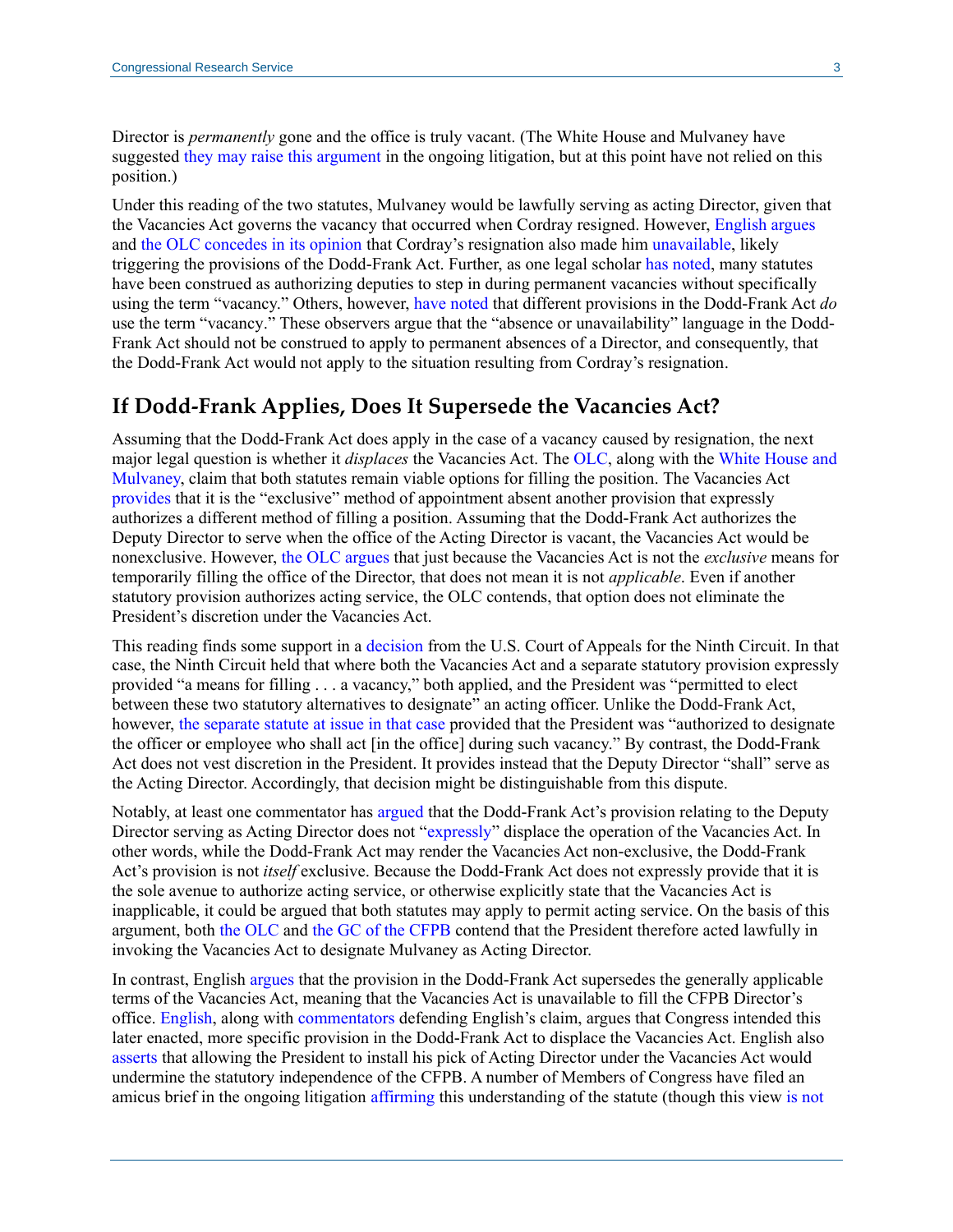[shared uniformly](https://www.politico.com/story/2017/11/26/graham-durbin-consumer-protection-agency-259969) by their legislative colleagues). In addition, the [Dodd-Frank provision](https://www.law.cornell.edu/uscode/text/12/5491#b_5) employs language typically construed as mandatory, providing that the Deputy Director "shall" serve as Acting Director. Legal scholars have [pointed out](http://yalejreg.com/nc/more-thoughts-on-the-cfpb-puzzle-president-trump-can-select-someone-to-run-the-cfpb-only-if-the-senate-has-an-opportunity-to-confirm-by-nina-a-mendelson/) that if both statutes are available, that reading would transform the Dodd-Frank Act's terms from mandatory to permissive.

Some commentators have also [claimed](http://www.creditslips.org/creditslips/2017/11/cfpb-directorship-succession-what-legislative-history-tells-us.html) that the legislative history of the Dodd-Frank Act supports English's position. [A prior version of the Dodd-Frank Act](https://www.gpo.gov/fdsys/pkg/BILLS-111hr4173rfs/pdf/BILLS-111hr4173rfs.pdf#page=824) expressly provided that in the event of a vacancy, the Vacancies Act would govern the appointment of an Acting Director. When Congress replaced this text with a provision providing that the Deputy Director will serve as Acting Director, the argument goes, it intended to displace the Vacancies Act. Others, however, have [argued](https://www.natlawreview.com/article/another-argument-why-mick-mulvaney-cfpb-acting-director) that the legislative history might not be so clear. In the bench order denying the temporary restraining order, the trial court judge [reportedly](https://twitter.com/cryanbarber/status/935635190164152326) characterized this legislative history as "ambiguous at best."

## **If Both the Vacancies Act and Dodd-Frank Apply, Which Controls if Both Are Invoked?**

The argument that both statutes govern acting service raises one additional question: if both statutes are available and both are invoked—as is the case here—which one wins? The conclusion that both statutes are available does not, in itself, resolve the question of primacy. Indeed, the OL[C acknowledged](https://www.justice.gov/sites/default/files/opinions/attachments/2017/11/25/cfpb_acting_director_olc_op_0.pdf#page=5) that it could not "view either statute as more mandatory than the other." The OLC resolved this conflict by [asserting](https://www.justice.gov/sites/default/files/opinions/attachments/2017/11/25/cfpb_acting_director_olc_op_0.pdf#page=6) that the President's designation must control in order for the Vacancies Act to "remain available as an actual alternative." If both statutes apply, the Vacancies Act arguably becomes operational once the President has made the choice [to designate someone other than the first assistant](https://www.law.cornell.edu/uscode/text/5/3345#a_2) to serve as the Acting Director. The OLC argues that applying the Dodd-Frank Act to nullify the President's pick would impermissibly render the Vacancies Act superfluous; accordingly, the Vacancies Act should take priority. English [argues](https://www.consumerfinancemonitor.com/wp-content/uploads/sites/14/2017/11/TRO-Memo.pdf#page=4) instead that the more specific, mandatory provision of the Dodd-Frank Act should control.

Where two statutes can both be given effect, [courts will generally try to do so.](http://yalejreg.com/nc/at-the-cfpb-cordray-creates-one-last-cloud-of-controversy/) One possibility for reconciling these provisions is by reading the [Dodd-Frank Act](https://www.law.cornell.edu/uscode/text/12/5491#b_5) to define the Deputy Director as the ["first](https://www.law.cornell.edu/uscode/text/5/3345#a_1)  [assistant"](https://www.law.cornell.edu/uscode/text/5/3345#a_1) to the Director of the CFPB, as that term is used in the Vacancies Act. This interpretation gives the Dodd-Frank Act some meaning—establishing that the Deputy Director is the "first assistant," who automatically takes over as the default acting officer under the Vacancies Act upon the occurrence of the vacancy—but slots the operation of this provision into the framework of the Vacancies Act. This reading of the two statutes would mean that as the Deputy Director and "first assistant," English would have [automatically served as Acting Director](https://www.law.cornell.edu/uscode/text/5/3345#a_1) upon Cordray's resignation. But as contemplated by the Vacancies Act, the President would have [permissibly overridden this default rule](https://www.law.cornell.edu/uscode/text/5/3345#a_2) by selecting Mulvaney to serve as Acting Director instead.

#### **What Are the Consequences of Judicial Resolution of the Matter?**

As mentioned, English challenged the appointment of Mulvaney in the U.S. District Court for the District of Columbia, seeking a [declaration](https://www.scribd.com/document/365590367/CFPB-Deputy-Lawsuit) that she is the lawful Acting Director of the CFPB, along with an [order](https://www.consumerfinancemonitor.com/wp-content/uploads/sites/14/2017/11/TRO-Memo.pdf) from the court barring Mulvaney from acting in the office and directing President Trump to refrain from appointing any other individual to the position. The court's [decision](https://www.cnbc.com/2017/11/28/court-decision-leaves-white-houses-mulvaney-in-place-as-acting-head-of-cfpb.html) on November 28, 2017, to deny English's motion for a temporary restraining order appears to leave in place the status quo without definitively resolving the dispute over who may properly serve as the Acting Director. Decisions on temporary restraining orders are [not ordinarily appealable,](https://apps.americanbar.org/litigation/litigationnews/trial_skills/110315-tips-decisions-appeal.html) and the judge [reportedly denied](https://www.law360.com/publicpolicy/articles/989060/mulvaney-stays-cfpb-chief-as-judge-denies-injunction?nl_pk=77a8fbcd-0ce9-4d0f-a0ac-3a4c7fd100a8) English's [request](http://www.crs.gov/products/Documents/CFPB_sched_order/pdf) to convert the court's ruling on the temporary restraining order into a decision that is immediately appealable. It [appears](https://www.law360.com/publicpolicy/articles/989060/mulvaney-stays-cfpb-chief-as-judge-denies-injunction?nl_pk=77a8fbcd-0ce9-4d0f-a0ac-3a4c7fd100a8) that English will instead be seeking a ruling that requires the district court to fully resolve the dispute based on the parties' filings to date. Accordingly, the dispute remains ongoing—inside